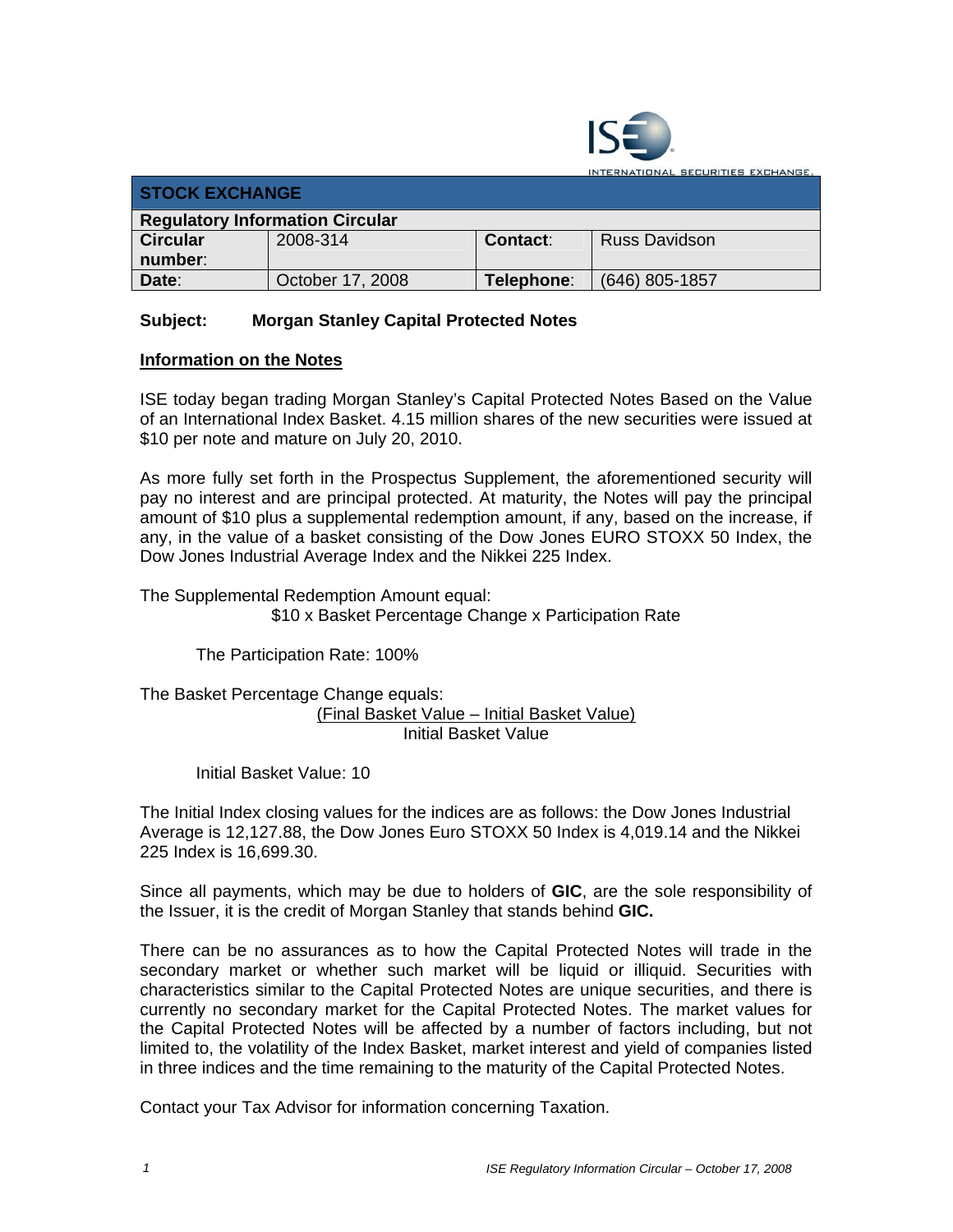The Trustee for this security is JP Morgan Chase Bank.

Trading in the shares on ISE is on a UTP basis and is subject to ISE equity trading rules. The shares will trade from 9:00 a.m. until 4:00 p.m. Eastern Time. Equity Electronic Access Members ("Equity EAMs") trading the shares during the Pre-Market Session are exposed to the risk of the lack of the calculation or dissemination of underlying index value or intraday indicative value ("IIV"). For certain derivative securities products, an updated underlying index value or IIV may not be calculated or publicly disseminated in the Pre-Market hours. Since the underlying index value and IIV are not calculated or widely disseminated during Pre-Market hours, an investor who is unable to calculate implied values for certain derivative securities products during Pre-Market hours may be at a disadvantage to market professionals.

Equity EAMs also should review NASD Notice to Members 03-71 for guidance on trading these products. The Notice reminds members of their obligations to: (1) conduct adequate due diligence to understand the features of the product; (2) perform a reasonable-basis suitability analysis; (3) perform customer-specific suitability analysis in connection with any recommended transactions; (4) provide a balanced disclosure of both the risks and rewards associated with the particular product, especially when selling to retail investors; (5) implement appropriate internal controls; and (6) train registered persons regarding the features, risk and suitability of these products.

**This Regulatory Information Circular is not a statutory Prospectus. Equity EAMs should consult the Trust's Registration Statement, SAI, Prospectus and the Fund's website for relevant information.**